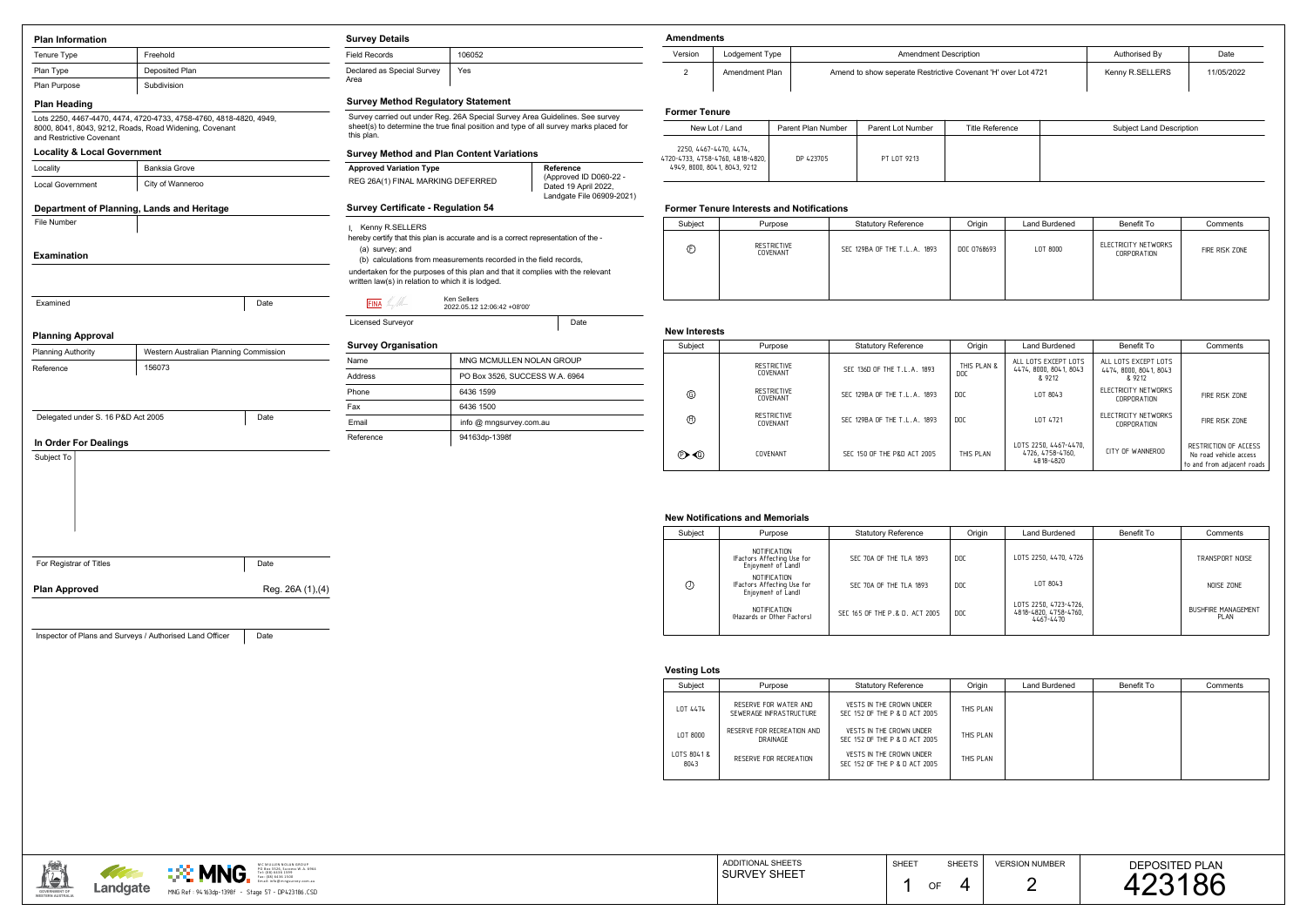ALL DISTANCES ARE IN METRES

0 150 600

SCALE 1 : 7500 @ A2

ADDITIONAL SHEETSSURVEY SHEET







N

LIMITED IN DEPTH TO 60.96 METRES



Not to Scale ENLARGEMENT 'B1'

GHOST GUM BOULEVARD

#### *141* DP 406014



600



2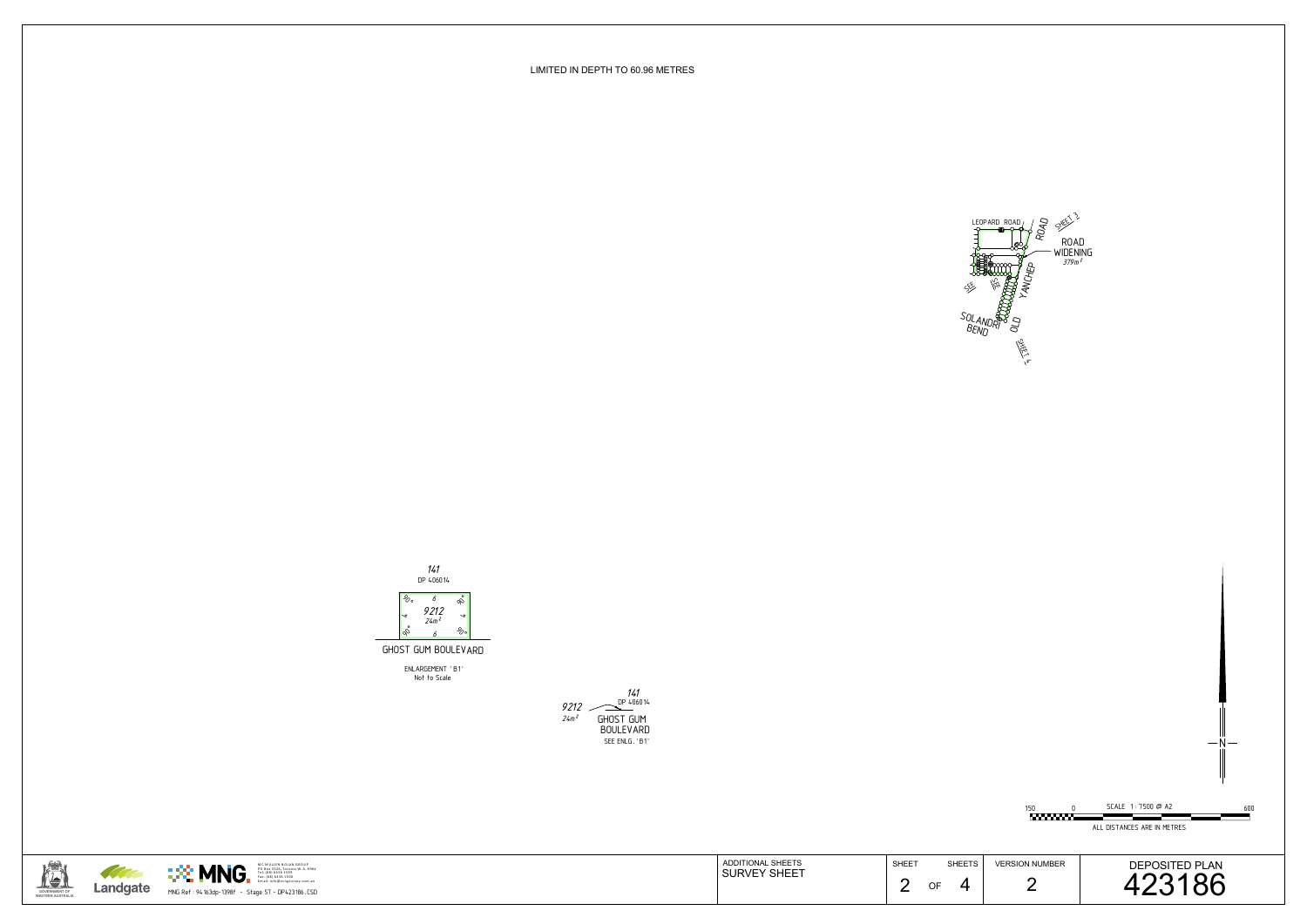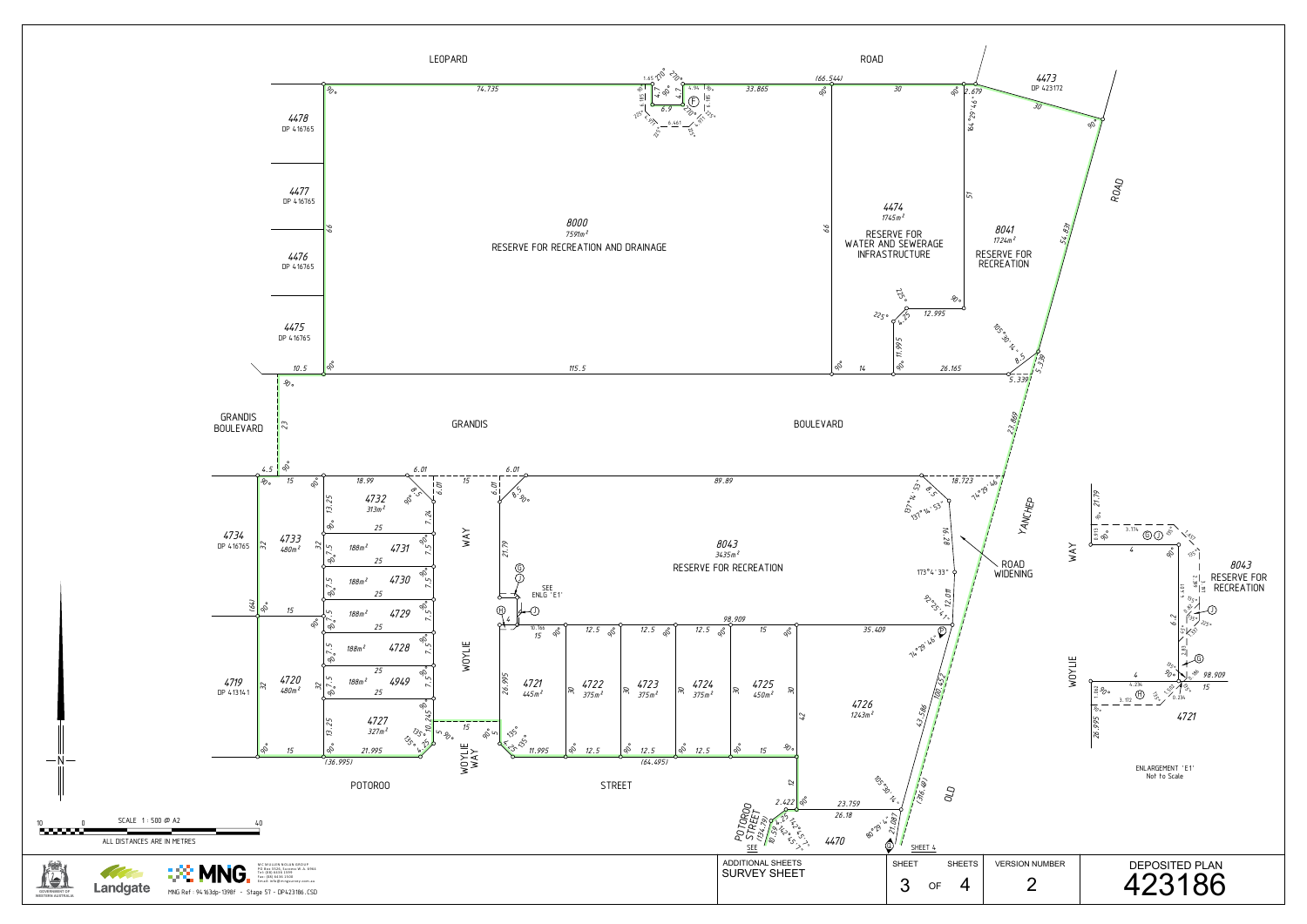

| <b>STREET</b><br>Q,<br>$\omega$<br>$\mathcal{Z}_{\mathcal{O}}$<br>$4759$<br>$450m^2$<br>$\mathbb{Z}/\mathbb{Z}$<br>30<br>$4758$<br>$450m^2$<br>30<br>$4820$<br>375 $m^2$<br>30<br>POTOROO<br>/N<br><b>4819</b><br>375m²<br>$\sqrt{\phi_0}$<br>$\sim$<br>$\infty'$<br>$\mathcal{Z}_{\mathcal{O}}$<br>4818<br>$90^\circ$<br>$450m^2$<br>30<br>$\sim$<br>140°56'40"<br>B 30° 3' 2250<br>$\phi_0$<br>☆<br>06.03.0<br>18.72<br>SOL ANDRI<br>ತ್ತಿ<br><u>၉၈</u><br>BEND | <b>SEE</b><br>$rac{\text{SHEET}}{4}$<br>4726<br>$\mathbb{Z}$<br><b>RSO</b><br>$\tilde{\mathcal{L}}$<br><u>is/2.</u><br>$\sqrt{2}$<br>そご<br>2.42288<br>23.759<br>26.18<br>80°Z9<br>RDAD<br>$\begin{matrix} \gamma_{k} & \gamma_{k} & \gamma_{k} & \gamma_{k} & \gamma_{k} & \gamma_{k} & \gamma_{k} & \gamma_{k} & \gamma_{k} & \gamma_{k} & \gamma_{k} & \gamma_{k} & \gamma_{k} & \gamma_{k} & \gamma_{k} & \gamma_{k} & \gamma_{k} & \gamma_{k} & \gamma_{k} & \gamma_{k} & \gamma_{k} & \gamma_{k} & \gamma_{k} & \gamma_{k} & \gamma_{k} & \gamma_{k} & \gamma_{k} & \gamma_{k} & \gamma_{k} & \gamma_{k} & \gamma_{k} & \gamma_{k} & \gamma_{k} & \gamma_{k} & \gamma_{k} & \gamma_{k}$<br>4470<br><sub>495m</sub> 2<br>21.087<br>ROAD<br>WIDENING<br><b>Processing</b><br>30<br><b>4469</b><br>375 т <sup>2</sup><br>$90^{\circ}$<br>$\zeta$<br>$\sim$<br>30<br>$4468$<br>300m <sup>2</sup><br>$^{d}\!\!\mathscr{O}$<br>30<br>$\mathcal{C}$<br>4467<br><sup>300т 2</sup><br>gO<br>G,<br>30<br>4760<br><sup>375 m 2</sup><br>qÑ<br>$\sim$<br>$\phi_0$<br>YANCHEP<br>$90^\circ$<br>$\sigma_{\mathcal{D}}$ |                                                                  | 10<br><u> Europa establece</u>          | $-\mathsf{N}-$<br>SCALE 1:500 @ A2<br>ALL DISTANCES ARE IN METRES |
|------------------------------------------------------------------------------------------------------------------------------------------------------------------------------------------------------------------------------------------------------------------------------------------------------------------------------------------------------------------------------------------------------------------------------------------------------------------|---------------------------------------------------------------------------------------------------------------------------------------------------------------------------------------------------------------------------------------------------------------------------------------------------------------------------------------------------------------------------------------------------------------------------------------------------------------------------------------------------------------------------------------------------------------------------------------------------------------------------------------------------------------------------------------------------------------------------------------------------------------------------------------------------------------------------------------------------------------------------------------------------------------------------------------------------------------------------------------------------------------------------------------------------------------------------------------------------------------|------------------------------------------------------------------|-----------------------------------------|-------------------------------------------------------------------|
| MC MULLEN NOLAN GROUP<br>PO Box 3526, Success W.A. 6964<br>Tel: (08) 6436 1599<br>Fax: (08) 6436 1500<br>Email: info@mngsurvey.com.au<br><u>∷® MNG.</u><br><b>All Contracts</b><br>Landgate<br>MNG Ref: 94163dp-1398f - Stage 57 - DP423186.CSD                                                                                                                                                                                                                  | ADDITIONAL SHEETS<br>SURVEY SHEET                                                                                                                                                                                                                                                                                                                                                                                                                                                                                                                                                                                                                                                                                                                                                                                                                                                                                                                                                                                                                                                                             | SHEET<br><b>SHEETS</b><br>$\overline{4}$<br>$\overline{4}$<br>OF | <b>VERSION NUMBER</b><br>$\overline{2}$ | DEPOSITED PLAN<br>423186                                          |